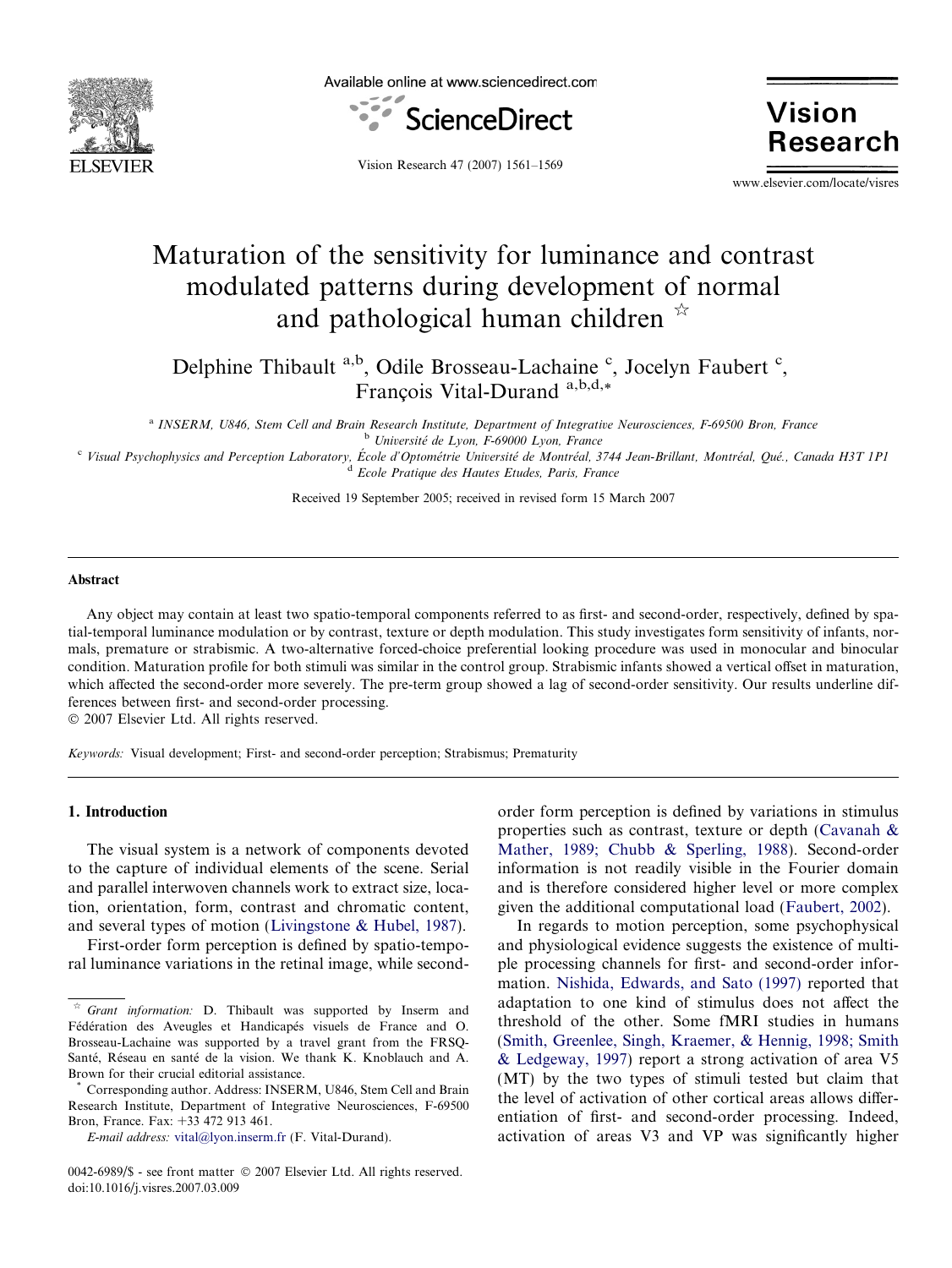for second-order than for first-order stimuli and this activation was related to motion perception. Accordingly, first-order motion activation appears first in V1, while secondorder activation spreads later to V3 and VP, via V1, and both eventually converge in V5 (MT). In contrast, some fMRI [\(Nishida, Sasaki, Murakami, Watanabe, & Tootell,](#page-7-0) [2003; Seiffert, Somers, Dale, & Tootell, 2003\)](#page-7-0) studies did not find activation differences between the two types of stimuli and pointed out that the direction of second-order motion is coded as early as V1. [Clifford, Freedman, and](#page-7-0) [Vaina \(1998\)](#page-7-0) and [Clifford and Vaina \(1999\)](#page-7-0) have proposed a computational model in which two parallel channels are geared toward the perception of, respectively, first- and second-order motion. In this model, the first-order pathway is not sensitive to second-order motion, while the reverse is possible. This hypothesis is supported by some clinical observations describing specific alteration of second-order motion perception [\(Vaina & Cowey, 1996; Vaina, Makris,](#page-8-0) [Kennedy, & Cowey, 1998\)](#page-8-0). However, the same authors also observed patients who were insensitive to first-order motion while second-order motion sensitivity was spared.

While most studies tend to identify different pathways for the processing of these two types of motion perceptions, several investigations support the assumption of a single system, relying on a gradient-based analysis that displays the same pattern of activation [\(Benton, 2002; Dupont,](#page-7-0) [Sary, Peuskens, & Orban, 2003](#page-7-0)). A detailed account of the different models of first- and second-order processing is included in [Zanker and Burns \(2001\).](#page-8-0) In the context of form perception, recent studies on first- and second-order defined orientations support the notion that these textures are initially processed by separate mechanisms but that they probably share common mechanisms once the spatial configuration of the elements have been extracted from the image (post-rectification) ([Allard & Faubert, 2006\)](#page-7-0).

Motion sensitivity is one of the first visual functions to appear after birth and plays a fundamental role during visual development ([Horridge, 1984\)](#page-7-0). Newborns are able to track a target moving slowly and demonstrate a behavioural preference for dynamic stimuli ([Regal, 1981](#page-7-0)). Discrimination of motion direction for more complex stimuli is only coded after two months of age and this sensitivity, restricted to a rather limited range of velocities, expands during development ([Wattam-Bell, 1992, 1996\)](#page-8-0). Some studies have dealt with the development of simple and complex motion sensitivity. [Atkinson, Braddick, and Wat](#page-7-0)[tam-Bell \(1993\)](#page-7-0) reported that infants (between 8 and 20 weeks) are sensitive to first- and second-order stimuli, with a preference for the first-order. They did not show any variation of sensitivity between 8 and 20 weeks of age for a given amplitude of modulation of the stimulus. In a more recent study, [Ellemberg et al. \(2003\)](#page-7-0) showed that motion sensitivity thresholds of 5-year-old children are significantly worse than those of adults. The difference is small for first-order stimuli and remains constant at the two velocities tested,  $1.5 \text{ deg s}^{-1}$  and  $6 \text{ deg s}^{-1}$ . However, the difference for second-order motion is much larger and is increased by nearly an order of magnitude for the highest velocity.

Aging is another circumstance differentially affecting contrast thresholds for first- and second-order stimuli. In elderly persons, a greater elevation for the perception of second-order is observed as compared to the perception of first-order stimuli ([Habak & Faubert, 2000\)](#page-7-0). The authors suggest that age-related decline in sensitivity would be more prominent in complex environments regardless of whether they are static or dynamic (texture and motion, respectively).

The goal of the present study was to extend these results to different groups of infants and children to study the development of the sensitivity to these types of stimuli and to test the hypothesis that a visual disorder affecting binocularity, a prerequisite for optimal spatial perception, may specifically affect the mechanisms responsible for processing complex stimuli.

The normal development of the visual cortex is largely dependent on visual experience and eye alignment. Strabismus is a visual disorder characterised by ocular misalignment and usually leading to disruption of ocular dominance columns and to reduced vision in one eye, called amblyopia, if not properly treated. If binocular coordination is present from birth, binocular function may be demonstrated by evoked potential studies as early as 2 months of age [\(Atkinson & Braddick, 1981\)](#page-7-0) and behaviourally at 4 months of age [\(Birch & Held, 1983](#page-7-0)). In comparison, spatial resolution increases steadily from birth to 2 years of age, and then asymptotes near the end of the first decade. A period of sensitivity to deprivation or any kind of optical or alignment disorder extends from about 6 months ([Mohindra, Jacobson, Thomas, & Held, 1979;](#page-7-0) [Vital-Durand, 1992\)](#page-7-0) to a peak between 1 and 2 years and a recess after 5 years. During this critical period, the development of binocular depth perception relies on the availability of a retinal disparity signal whose cortical processing also depends on proprioceptive signals generated by the extraocular muscles ([Buisseret, 1995](#page-7-0)).

Independently of amblyopia, several visual functions are affected by strabismus, including motion processing ([Tych](#page-7-0)[sen & Lisberger, 1986\)](#page-7-0) and a recent study by Simmers taking into account the deficit in contrast sensitivity function in amblyope observers [\(Simmers, Ledgeway, Hess, &](#page-7-0) [McGraw, 2003](#page-7-0)). The deficits are attributed to the extrastriate cortex and in particular to the dorsal pathway. As a consequence, strabismic observers are inaccurate when pointing to a target [\(Fronius & Sireteanu, 1994\)](#page-7-0). Further, to investigate the extent to which a disorder of binocular function may affect second-order perception, [Wong, Levi,](#page-8-0) [and McGraw \(2001\)](#page-8-0) studied adult human amblyopes. They found that perception of a second-order static signal was more vulnerable as compared to first-order.

On this ground, we hypothesize that normal binocular vision is a prerequisite to develop optimal second-order processing. Once established, monocular viewing should not affect the performance of the subject. In the strabismic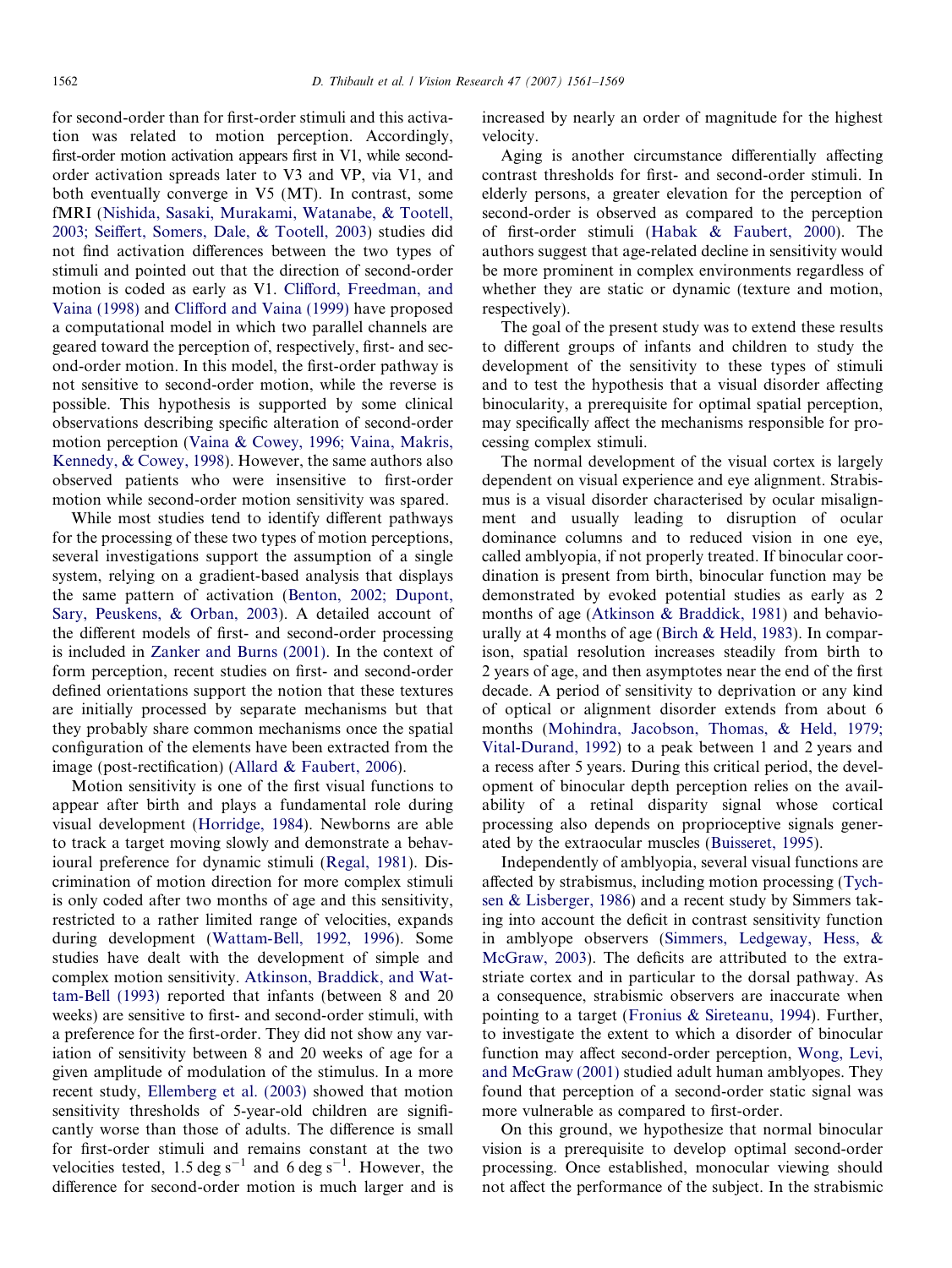patient, the sensitivity to second-order information should not be optimally developed, and should show an identical poor response in monocular and binocular condition. Therefore, we investigated if early deprivation of binocular vision impairs the development of second-order perception.

We also included a group of pre-term infants because this group is at risk of presenting various kinds of dysfunctions affecting the visual system, especially in very low birth weight and/or very pre-term birth [\(Hermans, Van Hof-Van](#page-7-0) [Duin, & Oudesluys-Murphy, 1994; Pott, Van Hof-van](#page-7-0) [Duin, Heersema, Fetter, & Schreuder, 1995; Van Hof-](#page-7-0)[Van Duin & Evenhuis-van Leunen, 1989\)](#page-7-0), as it is known that pre-term children present an increased risk of impairment on complex task processing such as reading or attentional performances.

#### 2. Methods

#### 2.1. Stimuli

Stimuli were generated by a Macintosh Power G4 by means of Vpixx© software [\(www.vpixx.com\)](http://www.vpixx.com), like those introduced by [Ledgeway and Smith](#page-7-0) [\(1994\).](#page-7-0) First-order luminance artefacts were controlled with careful calibration and by using a stimulus with a carrier composed of small noises elements. They were displayed on a 21-in. monitor  $(832 \times 624)$  pixels, 75 Hz refresh rate, internal correction routines from Vpixx including gamma correction). The carrier is maintained constant at a certain contrast value (50% of max) and the envelope is manipulated.

First-order stimulus. (Fig. 1a) consisted of luminance-defined, 0.5 c/deg vertical sine-wave grating (envelope) modulating static grey-scale noise (carrier), where the envelope and the noise carrier were added. The amplitude of the horizontal luminance modulation (Michelson contrast) was defined as:

Luminance modulation depth  $=(L_{\text{max}}-L_{\text{min}})/(L_{\text{max}}+L_{\text{min}})$ ,



Fig. 1. Schematic representation of the stimuli presented to the observers. (a) The display for the first-order test. The first-order stimulus, luminance defined, is located on the right and the equivalent noise is on the left side. (b) The display for the second-order test. The second-order stimulus, texture defined, is located on the right and the equivalent noise is on the left.

where  $L_{\text{max}}$  and  $L_{\text{min}}$  are the maximum and minimum average of local luminance in the pattern. The luminance modulation was varied in steps of 25%, 12.5%, 6.25%, 3.12% and 1.56% (constant stimuli presentations).

Second-order stimulus (Fig. 1b) was created by multiplying the same noise carrier with the vertical sinusoidal grating of 0.5 c/deg. This produced a horizontal sinusoidal modulation of the contrast of the noise carrier. The modulation depth of the pattern's contrast was defined as:

Contrast modulation depth =  $(C_{\text{max}} - C_{\text{min}})/(C_{\text{max}} + C_{\text{min}})$ ,

where  $C_{\text{max}}$  and  $C_{\text{min}}$  are the maximum and minimum average of local contrasts. The amplitude of the modulating sine-wave was varied in steps of 100%, 50%, 25% and 12.5%.

Two blocks of 20 trials each were prepared for first- and second-order stimuli. In each block, 4 (or 5) levels of luminance or contrast modulation were presented in a pseudo-random order. On each trial, two circular windows of 10 deg (degree) diameter, separated by 20 deg, appeared on a grey background. The mean luminance of the display was  $30 \text{ cd m}^{-2}$  $(u' = 0.1883, v' = 0.4451$  in CIE color space), where  $L_{\text{min}}$  and  $L_{\text{max}}$  were 15 and 45 cd  $m^{-2}$ , respectively.

One window of the screen displays the dynamic stimulus (target), randomly located on the right or the left and an equivalent static noise is located in the opposite window. All noise elements were  $3 \times 3$  pixels (approximately 4.17 cpd), which should be easily resolved by all infants even with low acuity. Each type of motion was presented with a temporal frequency of 2 Hz in the right or left motion direction.

## 2.2. Observers

A total of 182 infants and children observers (8 months to 7 years of age) were recruited with their parent's informed consent. Most of them (162) attended the "Bébé Vision" unit of Lyon-Sud Hospital and underwent a complete ocular and visual assessment: binocular and monocular visual resolution tested by acuity cards or optotype for the older, static and dynamic ocular alignment tested by cover test, Hirschberg corneal reflex, ocular mobility, punctum proximum of convergence, smooth visual pursuit, stereoscopy tested by randot test, angle of deviation, cycloplegic refraction and fundus examination.

The observers are distributed as shown in Fig. 2, which shows that the groups are not age-matched:

Extra-clinical group. Twenty normal control individuals were recruited among friends and relatives of the main experimenter to be tested in a specially devoted room in a private home in order to determine the relationship between age and motion sensitivity. The best possible reference data



Fig. 2. Age distribution of the observer groups (Extra-clinical controls, clinical controls, strabismics and pre-terms). This graph shows that subjects of the Extra-clinical group were equally distributed in age, clinical controls and pre-terms were more numerous in lower ages and strabismics were rather older ages.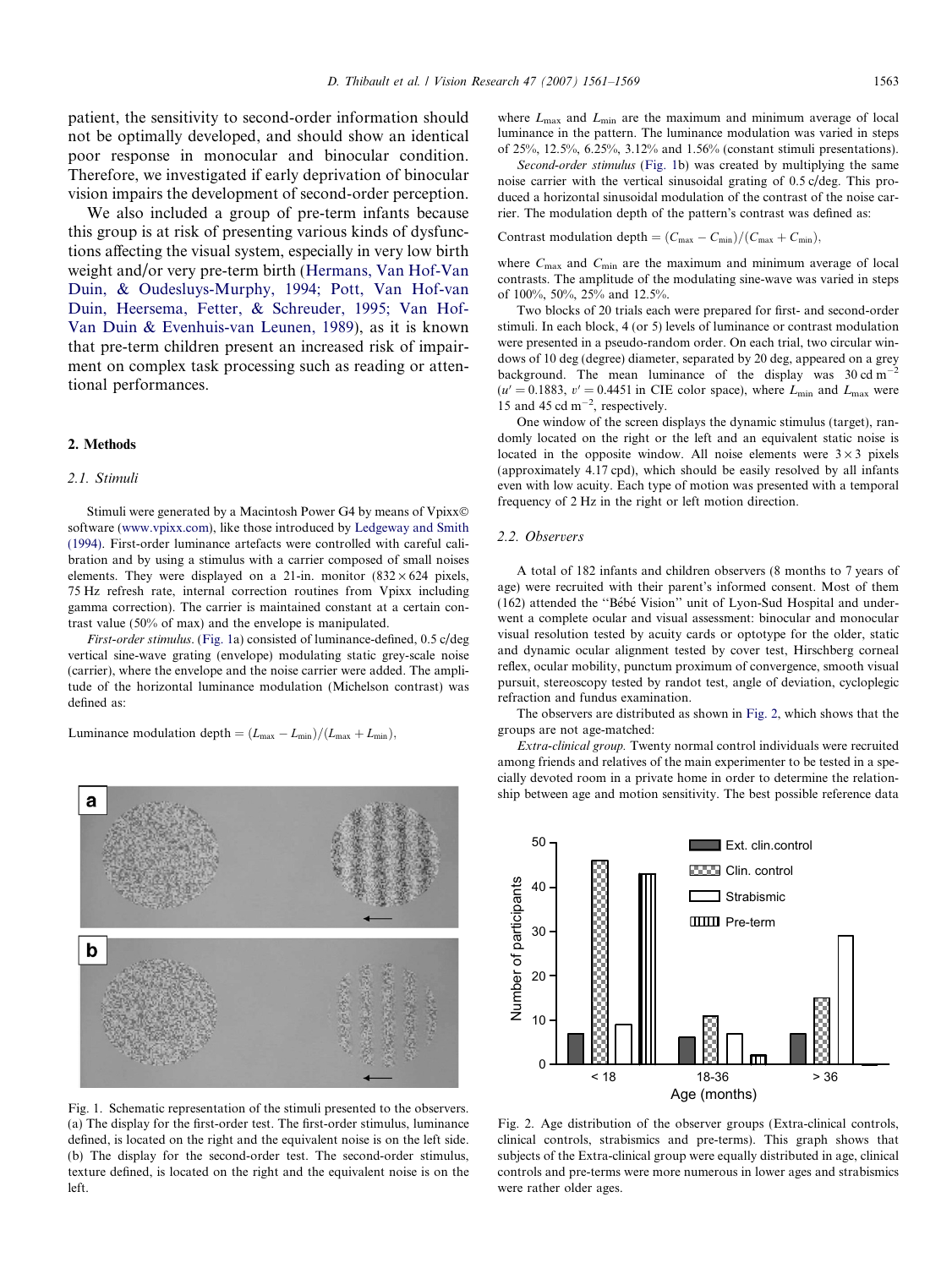were expected from infants devoid of known risk of visual disorder who could, in addition, be tested in a familiar environment without time pressure. They were tested in binocular and each monocular condition. These observers did not undergo a thorough ocular and visual check-up, but they had no known history of visual disturbance and responded positively to the random dot stereoscopy test.

Clinical group. Seventy-two normal control children had their vision assessed as described above at the Bébé Vision clinic. Although they attended the clinic for alleged risk of visual disorder, they performed correctly on all tests including stereoscopy. Because of time pressure in the clinical set-up, they participated to the study only in the binocular condition.

Strabismic group. Forty-five strabismic observers (10 months to 7 years of age) affected by infantile esotropia (30), exotropia (2) and intermittent strabismus (13). Inclusion criteria included lack of stereoscopic vision. Their visual resolution in the non-deviating eye was within normal limits. Visual resolution in the deviating eye was also within normal limits for 40 observers. Five observers presented with amblyopia, defined as difference of resolution acuity of at least 2/3 of an octave between the two eyes. This small prevalence of amblyopia is explained by the fact that most esotropes were under treatment, or had been treated by patching. Thirty-two cases strabismic observers wore optical correction. Viewing of the motion test was binocular.

Pre-term group. Forty-five observers (8–24 months of age), born 24–35 weeks post-conception (580–2330 g), devoid of ocular or neurological history or heredity (Fig. 3). They had normal binocular and monocular visual resolution, and performed normally on random dot stereoscopic test. Testing was only binocular, and we used conceptional age for analysis.

Adult group. Sixteen adults observers (46.25-year-old  $\pm$  3.25) were tested in the same condition. All had normal visual resolution and were devoid of ocular or neurological history. Viewing of the motion test was binocular.

This research adhered to the tenets of the Declaration of Helsinki.

## 2.3. Procedures

Children were tested using a two-alternative forced-choice preferential looking procedure [\(Fantz, Ordy, & Udelf, 1962; Teller, 1979\)](#page-7-0) similar to the procedure used to test visual resolution ([Vital-Durand, 1992; Vital-](#page-8-0)[Durand & Ayzac, 1996](#page-8-0)) and chromatic sensitivity [\(Knoblauch, Vital-Dur](#page-7-0)[and, & Barbur, 2001](#page-7-0)). Infants were seated on their parent's lap, in a dimly lit room. The participant had a binocular view of the screen, which was approximately 57 cm from the screen. The experimenter viewed the child's eyes from behind the screen so that the display was not visible to him. The experimenter judged the location of the target stimulus (left or right side of



Fig. 3. Distribution of the pre-term population as function of postconceptional age.

the screen) based on the infant's eye gaze. The data were recorded by the experimenter on the computer, trial after trial, without limitation of response time. A typical trial would last approximately 10 s.

Contrast modulation thresholds were measured for the two types of stimuli. The threshold is defined as the minimum contrast necessary (75% correct response criterion) to perceive a moving stimulus and it was calculated based on this following logistic function:

$$
F(c) = \frac{1}{2}(c^{\beta}/(\alpha^{\beta} + c^{\beta})) + \frac{1}{2},
$$

where c is the contrast or luminance level,  $\beta$  is the slope and  $\alpha$  the threshold at 75% of correct responses.

The statistical analysis was performed on each group as a whole. It did not consider that the groups were not strictly age-matched. An analysis of covariance was performed in which linear and quadratic terms were fit to the threshold (of first- and second-order, or monocular and binocular or controls and strabismics or pre-term) as a function of age. Comparisons of fits with the same or different terms were used to describe the data. Non-linear regression (polynomial second-order) was performed and  $p < .05$  was considered statistically significant.

#### 3. Results

#### 3.1. Feasibility of the method

All 20 normal observers of the extra-clinical group tested in optimal conditions performed first- and secondorder tests in binocular and monocular conditions. In the clinical condition, some children performed only the firstorder test (28% of the 72 controls, 11% of the 45 strabismics, 14% of the 45 pre-terms), and some performed the second-order test only (9% of the controls, 11% of the strabismics, 18% of the pre-terms). So, the majority performed both tests (58% of the controls, 73% of the strabismics, 46% of the pre-terms). No data could be obtained from some infants who gave no reliable response for either stimulus even at maximum contrast (5% for the controls, 5% for the strabismics, 22% for the pre-terms).

T-test comparison of the control group thresholds obtained in optimal  $(N = 20)$  and clinical conditions  $(N = 72)$  did not show a significant difference  $(p > .05)$ .

# 3.2. Normal development of first- and second-order perception

[Fig. 4](#page-4-0) shows the logarithm of the modulation depth thresholds for first- and second-order stimuli as a function of age (months) in a series of 20 control subjects from the ''extra-clinical'' group who could be tested monocularly and binocularly in optimal conditions. The results demonstrate that the decline of modulation depth threshold is correlated with the age of the observers. The data illustrate the improvement of sensitivity with increasing age. Comparison of monocular and binocular motion perception was performed and the results (ANCOVA) show no significant difference between first-order ( $p > .05$ ), and second-order conditions ( $p > .05$ ).

Contrast modulation thresholds for first- and secondorder stimuli as a function of age was tested binocularly in the clinical group of 72 infants and children who were tested in the hospital. The results are compared to the mean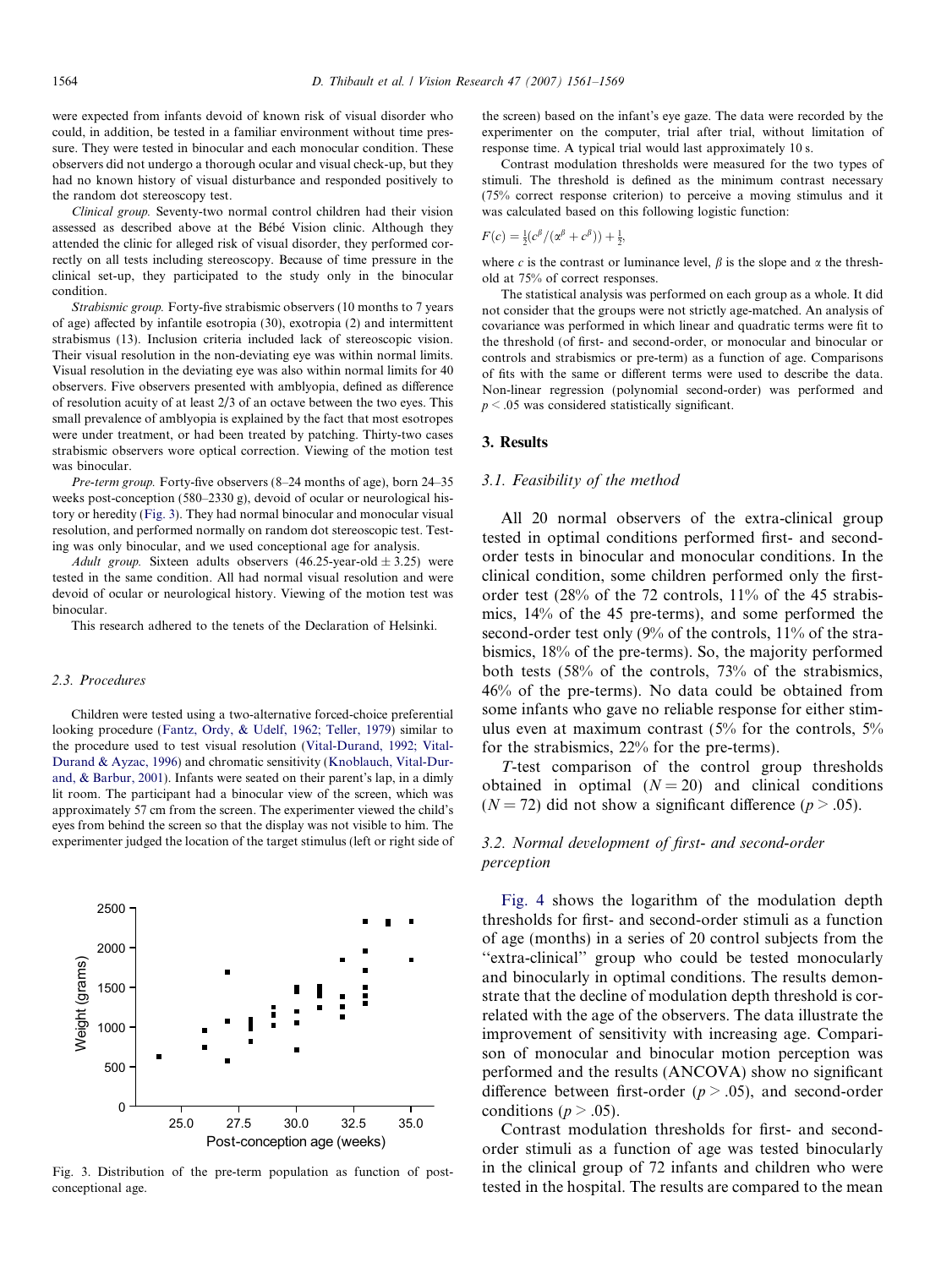<span id="page-4-0"></span>

Fig. 4. Contrast modulation thresholds (transformed to base 10 logarithm value) for first- and second-order motion as a function of age, and binocular ( $\blacksquare$ ) or monocular ( $\square$ ) condition for the Extra-clinical control group (20 subjects). The polynomial regression lines are continuous for the binocular condition and dotted for the monocular condition.

adult threshold (Fig. 5) and show the same tendency toward adult values. An analysis of covariance was performed in which linear and quadratic terms were fit to the threshold as a function of age. Comparisons of fits with the same or different terms were used to describe the data. It demonstrates that the decline of modulation depth threshold with age shows the same trend.

The linear and quadratic coefficients were not significantly different ( $p = .751$ ) and only the intercepts differ  $(p \leq .0001)$ . This difference of intercept indicates a difference in sensitivity to the two types of stimuli and corresponds to a difference of 0.873 (nearly a factor of 8).

The interindividual spread of the data diminishes with age  $(\leq 12$  months to  $\geq 48$  months) for the first-order stimuli  $(SD 6.5 \rightarrow .9)$ , and for the second-order  $(SD 29.98 \rightarrow 4.53)$ . These results show that, although individual profiles were not exactly similar, the course of the maturation of the two stimuli appears parallel.

# 3.3. Development of first- and second-order sensitivity in the strabismic group

The modulation depth thresholds of strabismics and control observers are compared in [Fig. 6.](#page-5-0) All regression lines show a decline of the thresholds with increasing age, but sensitivity for first-order stimuli in the two groups differs significantly with  $F(1, 56) = 5.38$ ,  $p < .05$ . Threshold for second-order motion between the two groups also differs  $(F(1, 55) = 12.84, p \le 0.001)$ . Although, thresholds from strabismic observers get closer to the normal value with increasing age, they remain higher than those from controls by the end of the age range.

Thus, processing of first-order stimuli is marginally affected by ocular misalignment, whereas processing of the second-order stimuli is more obviously impaired.

# 3.4. Prematurity and first- and second-order perception

Contrast modulation thresholds of control and pre-term infant groups have been compared for the two types of stimuli ([Fig. 7\)](#page-5-0). The fitted lines were not significantly different.

Indeed, comparison of the modulation depth fitted lines between the premature  $(N = 45)$  and clinical normal controls younger than 24 months ( $N = 50$ ) does not show any significant differences for the perception of first-order stimuli,  $F(1, 77) = 0.223$ ,  $p = .637$ , but a significant difference is observed for second-order stimuli,  $F(1, 60) = 5.156$ ,



Fig. 5. Contrast modulation thresholds (transformed to base 10 logarithm value) for first- and second-order motion as a function of age, for the clinical group ( $N = 72$ ). Polynomial regression line is performed on individual data points. The graph shows the means of the individual data points by age group with standard deviation.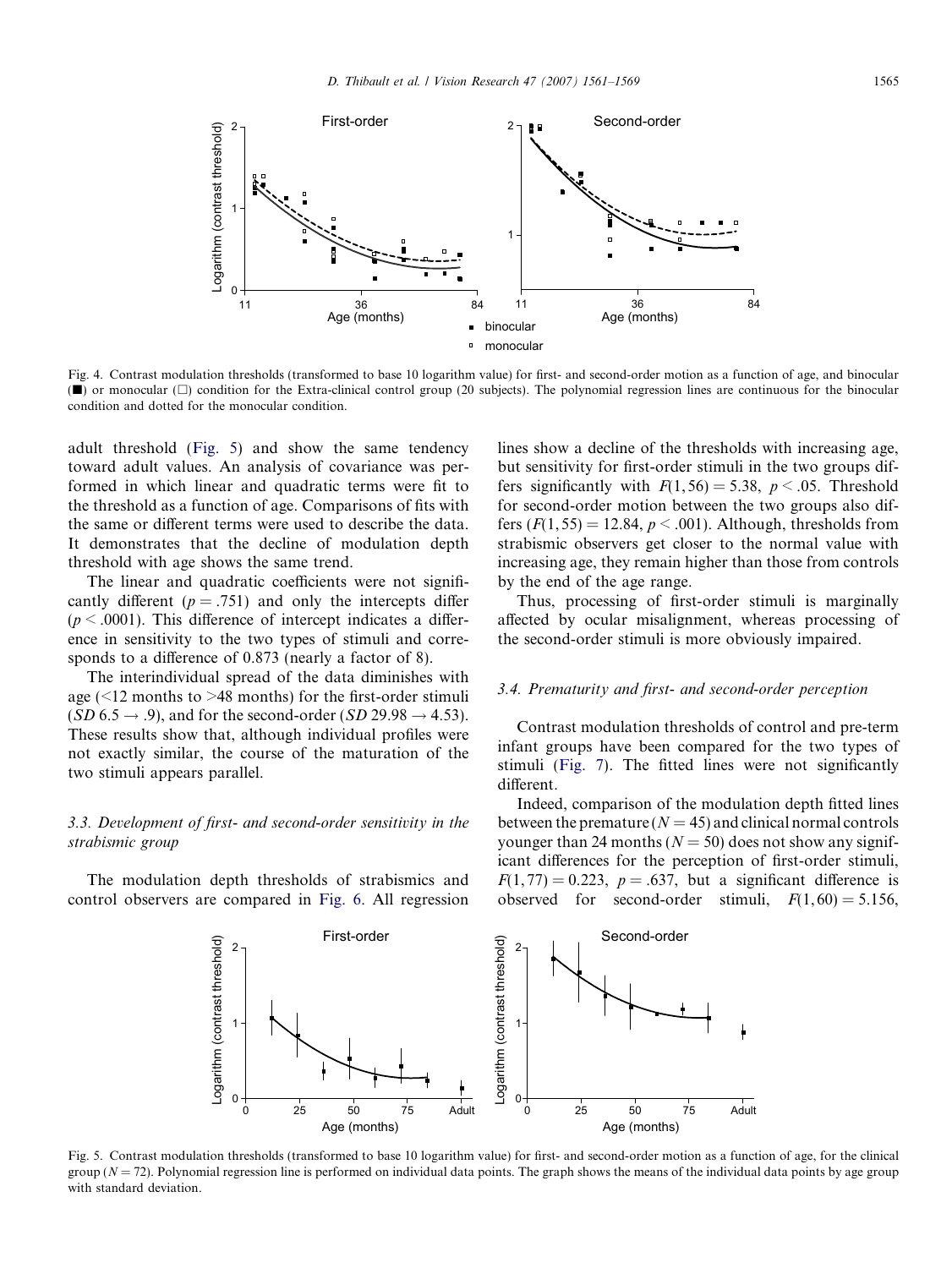<span id="page-5-0"></span>

Fig. 6. Contrast thresholds for first- and second-order motion as a function of age for the strabismic group  $\Box$  and large solid line) in comparison with the control clinical group ( $\blacksquare$  and small solid line for binocular condition,  $\lozenge$  and dotted line for monocular condition). Polynomial regression line is performed on individual data points. The graph shows the means of the individual data points by age group with standard deviation.



Fig. 7. Contrast modulation thresholds for first- and second-order motion as a function of corrected age for the pre-term group in comparison with the control clinical group ( $N = 50$ ). The continuous lines correspond to the control group and the dotted lines to pre-term group. The graph shows the means of the individual data point by age group with standard deviation. The data from the control group are the same than those presented in [Fig. 5.](#page-4-0) Because of a zoom effect due to restricted age range, the curve appears slightly bended rather than nearly linear.

 $p < .05$ . As demonstrated in the figure, the significance essentially comes from the later age levels.

This finding indicates that the control group and the group of premature infants corrected for gestational age do not reach similar threshold values for first- and second-order stimuli until about 18 months of age. At higher ages, the threshold of the premature group does not show the significant decrease observed in the control group for the second-order stimulus. This pre-term group presented the same spread of interindividual differences as the clinical control group (SD 7.9 and 6.8, respectively, for first-order and 21.56 and 34.05, respectively, for second-order).

## 4. Discussion

Experimentation with young infants and children is difficult for at least two reasons: (1) the attention span is short and difficult to maintain during the two consecutive tests (first- and second-order). It has been suggested that perception of complex stimuli requires a greater attentional load [\(Lu, Liu, & Dosher, 2000\)](#page-7-0), a suggestion which could be interpreted as requiring more processing to extract a less salient stimulus, (2) with pre-verbal children, the judgement of preference was less obvious because they tend to switch between the two stimuli and the responses were less clearcut. In fact, there is some discussion about the contribution of alert attention in the processing of motion, which could rely largely on low-level processing [\(Thiele, Rezec, & Dob](#page-7-0)[kins, 2002](#page-7-0)). Most children were cooperative during the study, although we observed large individual variability. This limitation has often been pointed out [\(Zanker &](#page-8-0) [Mohn, 1993](#page-8-0)) stressing that, when no preference is expressed due to procedural and technical limitations, it can either mean that the stimulus is not salient to the point that it triggers a behavioural response or that the observer is not able to read the responses.

The results of our study suggest that, in the sample of the infants tested, the maturation of the sensitivity improves with increase age. Possible explanations for immature form processing can be related to any of five stages of the visual pathways: retinal immaturity of the fovea ([Yuodelis & Hendrickson, 1986\)](#page-8-0), progressive myelinisation of the neuronal pathways projecting to the lateral geniculate body and to the visual cortex and from area V1 to extrastriate areas and finally immaturity of the synaptic relays between cortical areas. On the opposite, the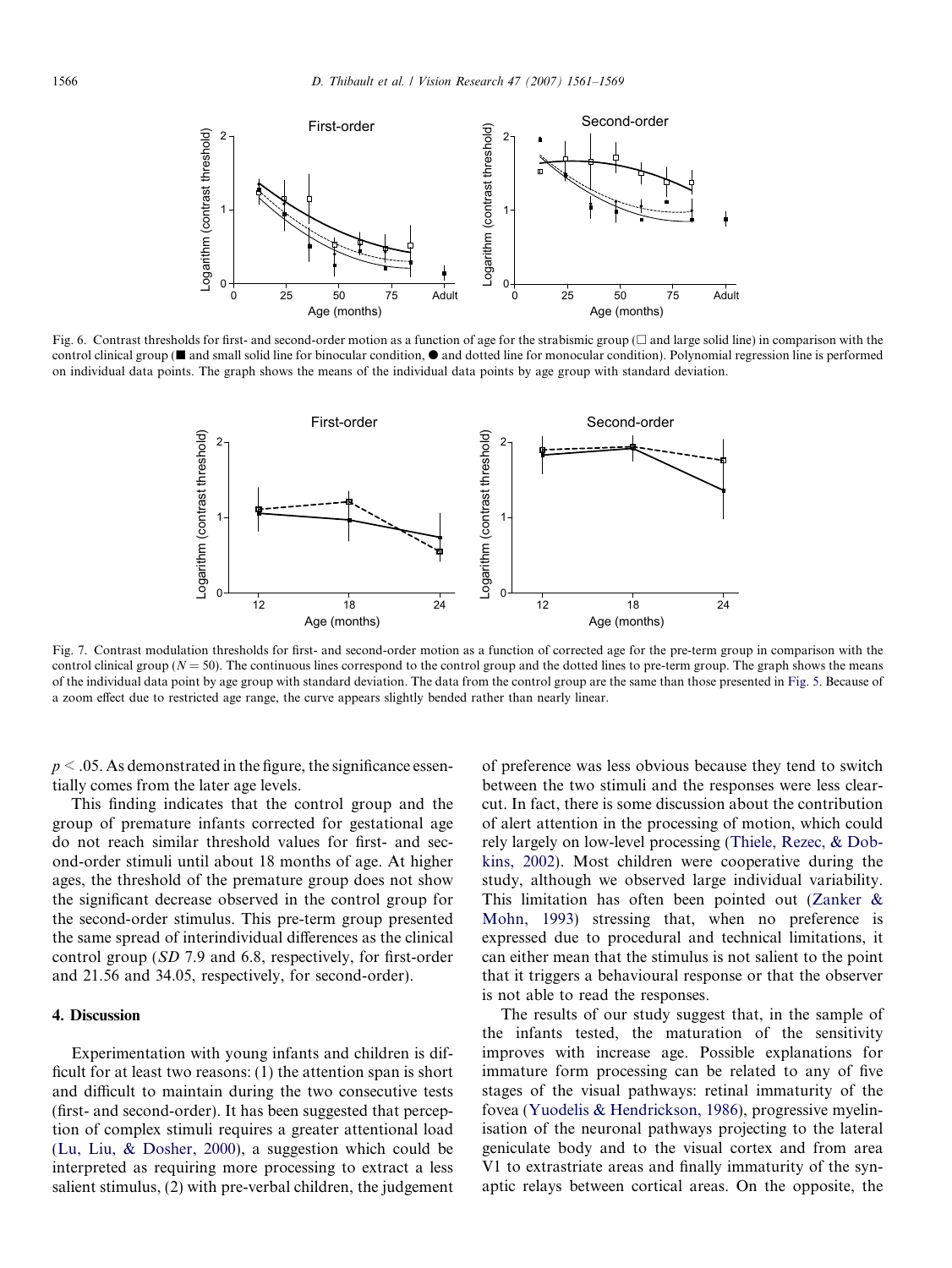pathways involved in the oculomotor response are fairly mature in our age range ([Aslin, 1981; Harris, 1993\)](#page-7-0).

The large variability of thresholds observed in all groups tested is a common constraint of infant studies and is more prominent when testing less visible second-order stimuli. A higher threshold could be genuine or result from an inappropriate judgment of the experimenter if the head of the observer is not straight ahead. This is sometimes the case as infants often detect the stimuli with their peripheral vision, which happens to be very sensitive to motion early on ([Wattam-Bell, 1996](#page-8-0)). Lower thresholds could be due to early maturation of some individuals, in terms of neuronal characteristics or attentional capacities. Interindividual variations could also be due to specific constraints at the time of testing. In order to control this point, we had an opportunity to retest two strabismic infants and two control children at 3 weeks interval and the data did not vary significantly between sessions. In a related domain, [Fraser](#page-7-0) [and Wilcox \(1979\)](#page-7-0) described large, stable differences in adult observers' ability to see illusory motion. It has been proposed that perception of second-order stimuli requires more focused attention as compared to first-order ([Ashida,](#page-7-0) [Seiffer, & Osaka, 2001; Lu et al., 2000\)](#page-7-0).

From the graph published by [Ellemberg et al. \(2003\)](#page-7-0) it appears that the mean threshold of the log depth modulation of 5-year-old children is about 0.04 for first-order stimuli and 0.2 for the second-order stimuli. The two stimulus velocities tested were 1.5 and  $6 \text{ deg s}^{-1}$ . Our data were obtained at a velocity of 2 Hz (4 deg  $s^{-1}$ ). We compared our own data with the interpolation of Ellemberg et al. data. Comparing values, our own data set the log contrast threshold at 0.4 for first-order and 1.12 for second-order. We have no explanation for this scaling discrepancy. However, in Ellemberg et al. experimental condition, the children were asked to indicate if the stimulus was moving up or down. They were specifically tested on motion detection. In comparison our experimental condition used a form in motion in competition with a stable noise. As a consequence we cannot determine that the babies responded to motion rather than to the form, although they probably responded to both, as motion cannot be perceived without the form extraction. In addition, it is known that babies respond better to moving things. Of course it cannot be compared to data of young children like the Ellemberg study where the subjects were asked to indicate the direction of the stimulus. In fact better comparisons are with studies using similar stimuli in both static and dynamic conditions with young normal and autistic subjects ([Bertone, Mottron, Jelenic, & Faubert, 2003\)](#page-7-0) and fragile  $\times$  kids [\(Kogan et al., 2004](#page-7-0)). What transpires from these studies and one with aging [\(Habak & Faubert,](#page-7-0) [2000](#page-7-0)) is that both the static and dynamic thresholds show a difference of about 1 log unit between first- and secondorder processes. These data in normals [\(Bertone & Fau](#page-7-0)[bert, 2003](#page-7-0)) and a recent ideal observer modeling of the internal equivalent noise and calculation efficiency of firstversus second-order processes ([Allard & Faubert, 2006](#page-7-0)) demonstrate that the main difference between these classes of stimuli is the rectification process. Therefore, the emphasis of this paper concerns the development of the secondorder (rectification) process (not static versus dynamic). The argument for using motion is one of greater responsiveness of the babies.

Most previous findings fit with the existence of two different pathways for the processing of first- and secondorder motion, and this segregation is supported by the architecture of connectivity among the cortical areas for both motion [\(Clifford et al., 1998; Clifford & Vaina,](#page-7-0) [1999; Smith & Ledgeway, 1997; Smith et al., 1998; Vaina](#page-7-0) [& Cowey, 1996; Vaina et al., 1998](#page-7-0)) and orientation perception ([Allard & Faubert, 2006; Schofield & Georgeson,](#page-7-0) [1999](#page-7-0)). In contrast, [Benton \(2002\)](#page-7-0) favours a single gradient-based processing at least for motion systems. Our study shows that, although maturation of the first-order processing seems to follow the same developmental profile as the second-order, the threshold for second-order is systematically higher compared to that of the first-order, as it is also observed with adult data. This finding does not necessarily support the existence of two separate mechanisms in the perception of simple and complex motion, but indicates that second-order processing has specific requirements. To help unconfound this, we studied strabismic children, as a condition that affects at least one of the spatial components of vision, stereoscopy. We show that misalignment of the visual axes in the strabismic group goes along with an impaired sensitivity to complex form perception in contrast with the normal group who showed no difference between binocular and monocular conditions. Comparison of the performance of the control infants in the monocular condition to the performance of the strabismic group shows a significant difference that cannot be attributed to an attentional deficit, which has never been suspected in strabismic patients. It implies that binocular vision is associated with the development of first as well as second-order sensitivity even in the monocular condition of testing. This difference is more marked for second-order motion all along childhood. This result means that optimal perception of second-order motion depends on intact early binocular input during development, hence normal binocular neurons. These neurons could well be a common relay shared by the two functions. We speculate that the deficit observed in second-order perception in the strabismic group is a consequence of the deficit of binocular input affecting secondorder specific neurons.

In summary, our results show that the developmental profile of thresholds for first- and second-order processing are parallel, and that there is no obvious difference between monocular and binocular viewing in normal observers. The parallelism of the development of first- and second-order sensitivities suggests that they are limited by a common critical factor. In the strabismic group, second-order sensitivity is more altered than first-order. This implies some contribution of stereopsis to second-order sensitivity, which could be independent of first-order processing.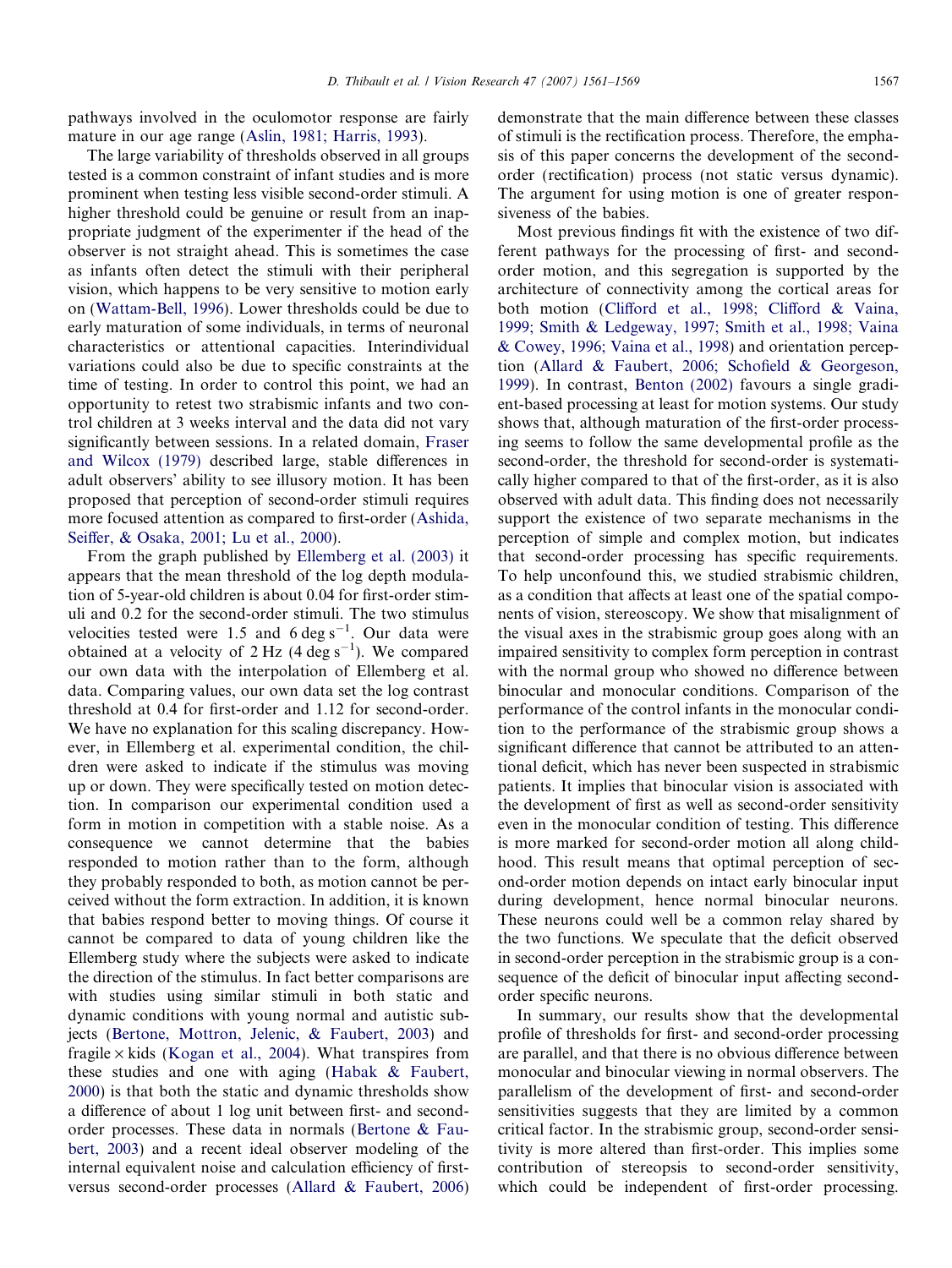<span id="page-7-0"></span>Premature infants without incidental pathology and corrected for gestational age follow a normal developmental course of sensitivity for first-order processing but a lag is observed for second-order processing. Prematurity by itself seems to selectively affect complex processing but no other visual capacities. In any case, it implies that the early visual experience of the premature infants is not beneficial nor fostering their visual development.

## References

- Allard, F., & Faubert, J. (2006). Same calculation efficiency but different internal noise for luminance- and contrast-modulated stimuli detection. Journal of Vision, 6, 322–334.
- Ashida, H., Seiffer, A. E., & Osaka, N. (2001). Inefficient visual search for second-order motion. Journal of the Optical Society of America, 9, 2255–2266.
- Aslin, R. N. (1981). Development of smooth pursuit in human infants. In D. F. Fischer, R. A. Monty, & J. W. Senders (Eds.), Eye movements: Cognition and visual perception (pp. 31–51). Hillsdale, NJ: Erlbaum.
- Atkinson, J., & Braddick, O. J. (1981). Development of optokinetic nystagmus in infants: An indicator of cortical binocularity? In D. F. Fisher, R. a. Monty, & J. W. Senders (Eds.), Eye movements: Cognition and visual perception. Hillsdale, New Jersey: Erlbaum.
- Atkinson, J., Braddick, O. J., & Wattam-Bell, J. (1993). Infant cortical mechanisms controlling OKN, saccadic shifts, and motion processing. Investigative Ophthalmology & Visual Science, 34, S1357.
- Benton, C. P. (2002). Gradient-based analysis of non-Fourier motion. Vision Research, 42, 2869–2877.
- Bertone, A., & Faubert, J. (2003). How is complex second-order motion processed. Vision Research, 43, 2591–2601.
- Bertone, A., Mottron, L., Jelenic, P., & Faubert, J. (2003). Motion perception in autism: A ''complex'' issue. Journal of Cognitive Neuroscience, 15, 218–225.
- Birch, E. E., & Held, R. (1983). The development of binocular summation in human infants. Investigative Ophthalmology & Visual Science, 24, 1103–1107.
- Buisseret, P. (1995). Influence of extraocular muscle proprioception on vision. Physiological Review, 75, 323–338.
- Cavanah, P., & Mather, G. (1989). Motion : The long and short of it. Spatial Vision, 4, 103–129.
- Chubb, C., & Sperling, G. (1988). Drift-balanced random stimuli: A general basis for studying non-Fourier motion perception. Journal of the Optical Society of America A, 5, 1986–2007.
- Clifford, C. W., Freedman, J. N., & Vaina, L. M. (1998). First- and second-order motion perception in Gabor micropattern stimuli: Psychophysics and computational modelling. Brain Research, 6, 263–271.
- Clifford, C. W. G., & Vaina, L. M. A. (1999). Computational model of selective deficits in first and second-order motion processing. Vision Research, 39, 113–130.
- Dupont, P., Sary, G., Peuskens, H., & Orban, G. A. (2003). Cerebral regions processing first- and higher-order motion in an opposeddirection discrimination task. European Journal of Neuroscience, 17, 1509–1517.
- Ellemberg, D., Lewis, T. L., Meghji, K. S., Maurer, D., Guillemot, J. P., & Lepore, F. (2003). Comparison of sensitivity to first- and secondorder local motion in 5-year-olds and adults. Spatial Vision, 16, 419–428.
- Fantz, R. L., Ordy, J. M., & Udelf, M. S. (1962). Maturation of pattern vision in infants during the first six months. Journal of Comparative and Physiological Psychology, 55, 907–917.
- Faubert, J. (2002). Visual perception and aging. Canadian Journal of Experimental Psychology, 56, 164–176.
- Fraser, A., & Wilcox, K. J. (1979). Perception of illusory movement. Nature, 281, 565–566.
- Fronius, M., & Sireteanu, R. (1994). Pointing errors in strabismics: Complex patterns of distorted visuomotor coordination. Vision Research, 34, 689–707.
- Habak, C., & Faubert, J. (2000). Larger effect of aging on the perception of higher-order stimuli. Vision Research, 40, 943–950.
- Harris, C. M. (1993). The development of saccadic accuracy in the first seven months. Clinical Vision Science, 8, 85–96.
- Hermans, A. J., Van Hof-Van Duin, J., & Oudesluys-Murphy, A. M. (1994). Visual outcome of low-birth-weight infants (1500–2500 g) at one year of corrected age. Acta pediatrica, 83, 402–407.
- Horridge, G. A. (1984). The evolution of visual processing and the construction of seeing systems. Proceedings of the Royal Society of London B, 230, 279–292.
- Knoblauch, K., Vital-Durand, F., & Barbur, J. L. (2001). Variation of chromatic sensitivity across the lifespan. Vision Research, 41, 23–36.
- Kogan, C. S., Bertone, A., Cornish, K., Boutet, I., Der Kaloustian, V. M., Andermann, E., et al. (2004). Integrative cortical dysfunction and pervasive motion perception deficit in fragile  $\times$  syndrome. Neurology, 63, 1634–1639.
- Ledgeway, T., & Smith, A. T. (1994). Evidence for separate motiondetecting mechanisms for first- and second-order motion in human vision. Vision Research, 34, 2727–2740.
- Livingstone, M., & Hubel, D. H. (1987). Psychophysical evidence for separate channels for perception of form, color, movement and depth. Journal of Neuroscience, 7, 3416–3468.
- Lu, Z. L., Liu, C. Q., & Dosher, B. A. (2000). Attention mechanisms for multi-location first- and second-order motion perception. Vision Research, 40, 173–186.
- Mohindra, I., Jacobson, S. G., Thomas, J., & Held, R. (1979). Development of amblyopia in infant. Transactions of the Ophthalmological Societies of the United Kingdom, 99, 344–346.
- Nishida, S., Edwards, M., & Sato, T. (1997). Simultaneous motion contrast across space: Involvement of second-order motion? Vision Research, 37, 199–214.
- Nishida, S., Sasaki, Y., Murakami, I., Watanabe, T., & Tootell, R. B. H. (2003). Neuroimaging of direction-selective mechanisms for second-order motion. Journal of Neurophysiology, 90, 3242– 3254.
- Pott, J. W., Van Hof-van Duin, J., Heersema, D. J., Fetter, W. P., & Schreuder, M. A. (1995). Strabismus in very low birth weight and/or very preterm children: Discrepancy between age of onset and start of treatment. European Journal of Pediatry, 154, 225–229.
- Regal, D. M. (1981). Development of critical flicker frequency in human infants. Vision Research, 21, 549–555.
- Schofield, A. J., & Georgeson, M. A. (1999). Sensitivity to modulations of luminance and contrast in visual white noise: Separate mechanisms with similar behaviour. Vision Res, 39, 2697–2716.
- Seiffert, A. E., Somers, D. C., Dale, A. M., & Tootell, R. B. (2003). Functional MRI studies of human visual motion perception: Texture, luminance, attention and after-effects. Cerebral Cortex, 13, 340–349.
- Simmers, A. J., Ledgeway, T., Hess, R. F., & McGraw, P. V. (2003). Deficits to global motion processing in human amblyopia. Vision Research, 43, 729–738.
- Smith, A. T., Greenlee, M. W., Singh, K. D., Kraemer, F. M., & Hennig, J. (1998). The processing of first- and second-order motion in human visual cortex assessed by functional magnetic resonance imaging (fMRI). Journal of Neuroscience, 18, 3816–3830.
- Smith, A. T., & Ledgeway, T. (1997). Separate detection of moving luminance and contrast modulations: Fact or artifact? Vision Research, 37, 45–62.
- Teller, D. Y. (1979). The forced-choice preferential looking procedure: A psychophysical technique for the use with human infants. Infant Behaviour and Development, 2, 135–153.
- Thiele, A., Rezec, A., & Dobkins, K. R. (2002). Chromatic input to motion processing in the absence of attention. Vision Research, 42, 1395–1401.